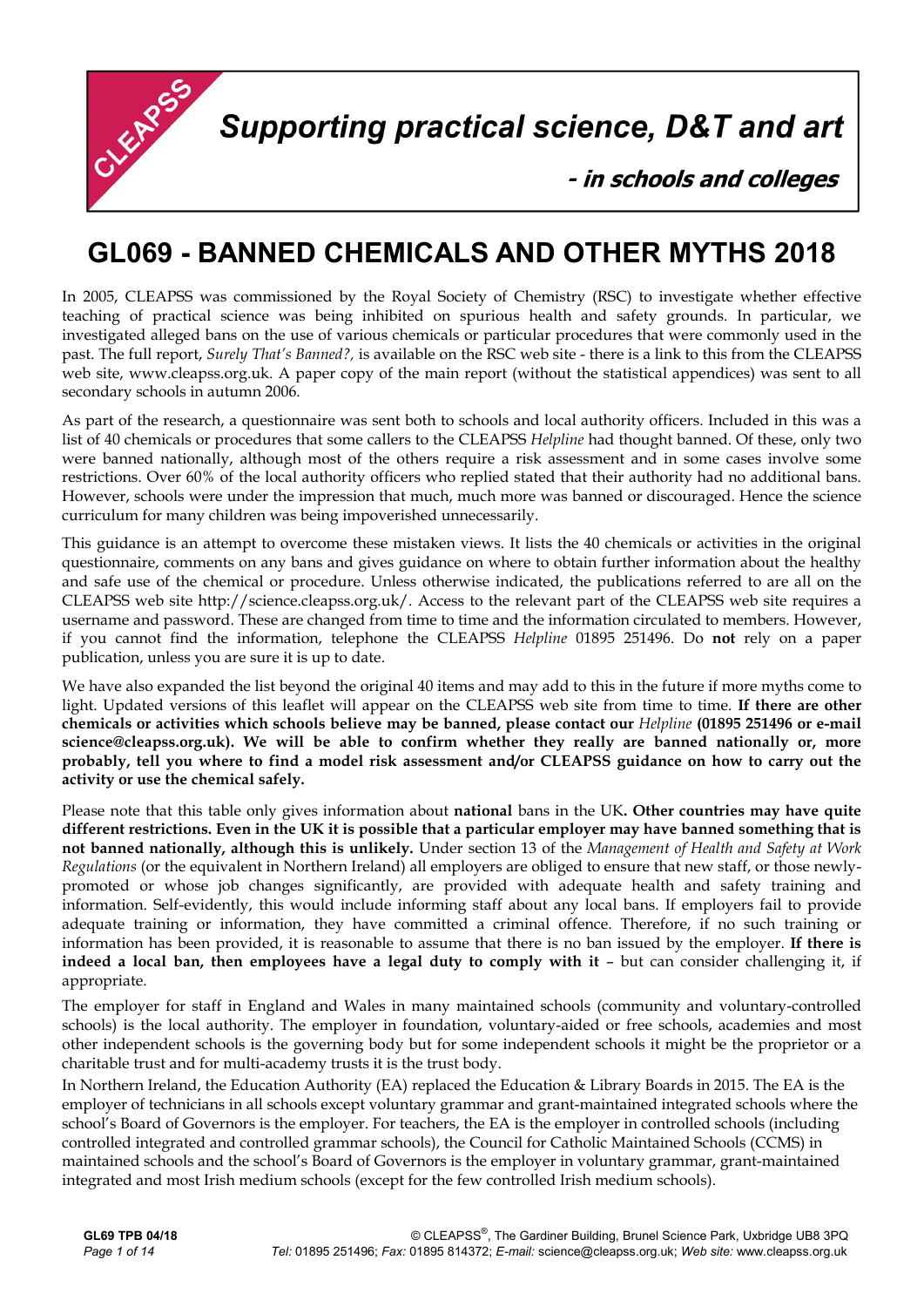| <b>General</b>                        |                                                                                                                                                                                                                                                                                                                                             |                                                                                                                                                                                                                                                                                                                                                                                                                                                                                                                                             |
|---------------------------------------|---------------------------------------------------------------------------------------------------------------------------------------------------------------------------------------------------------------------------------------------------------------------------------------------------------------------------------------------|---------------------------------------------------------------------------------------------------------------------------------------------------------------------------------------------------------------------------------------------------------------------------------------------------------------------------------------------------------------------------------------------------------------------------------------------------------------------------------------------------------------------------------------------|
| Allegedly-banned chemical or activity | <b>Status of alleged ban</b>                                                                                                                                                                                                                                                                                                                | Guidance on healthy and safe practice and/or model risk<br>assessments                                                                                                                                                                                                                                                                                                                                                                                                                                                                      |
| Use of mercury thermometers           | There is a ban under the REACH (Registration, Evaluation, Authorisation and<br>restriction of Chemicals) Regulations 2006 (as amended) on the sale of all<br>thermometers and other measuring instruments containing mercury to both the<br>general public and professional users. Antiques are exempt, ie items more than<br>50 years old. | There is no requirement for schools to stop using or dispose of their<br>existing mercury thermometers but they will be unable to replace them if<br>they break. The risk assessment should cover minimising the risk of<br>breakages and taking steps to ensure there is an effective clear-up<br>procedure in case a breakage does occur.                                                                                                                                                                                                 |
|                                       | Existing thermometers can continue in use. Risk assessment needed.                                                                                                                                                                                                                                                                          | It is difficult to find alternatives to mercury thermometers in some contexts<br>at manageable prices. Whilst the situation is improving, alternatives will<br>not generally give readings accurate to 0.2 °C nor reach up to 300 °C. To<br>give accurate readings, liquid-in-glass thermometers must be immersed to<br>the correct depth. This is often not possible in school science and mercury<br>thermometers are more tolerant of such variations. See CLEAPSS<br>Laboratory Handbook 10.7.2.                                        |
|                                       |                                                                                                                                                                                                                                                                                                                                             | Digital thermometers are improving. Some have a thin probe, small<br>enough to be inserted next to a capillary tube in a traditional melting point<br>apparatus. Many now give a resolution of 0.1 °C, but their accuracy may<br>only be ±0.3 °C or even ±1.0 °C. Unfortunately, catalogues are not<br>always very clear about accuracy. Less accurate thermometers with good<br>resolution will be satisfactory for measuring temperature changes<br>(common in school science work) but less so if the actual temperature is<br>required. |
| Use of mercury metal generally        | See Mainly physics                                                                                                                                                                                                                                                                                                                          |                                                                                                                                                                                                                                                                                                                                                                                                                                                                                                                                             |
| Use of mercury compounds              | See Mainly chemistry                                                                                                                                                                                                                                                                                                                        |                                                                                                                                                                                                                                                                                                                                                                                                                                                                                                                                             |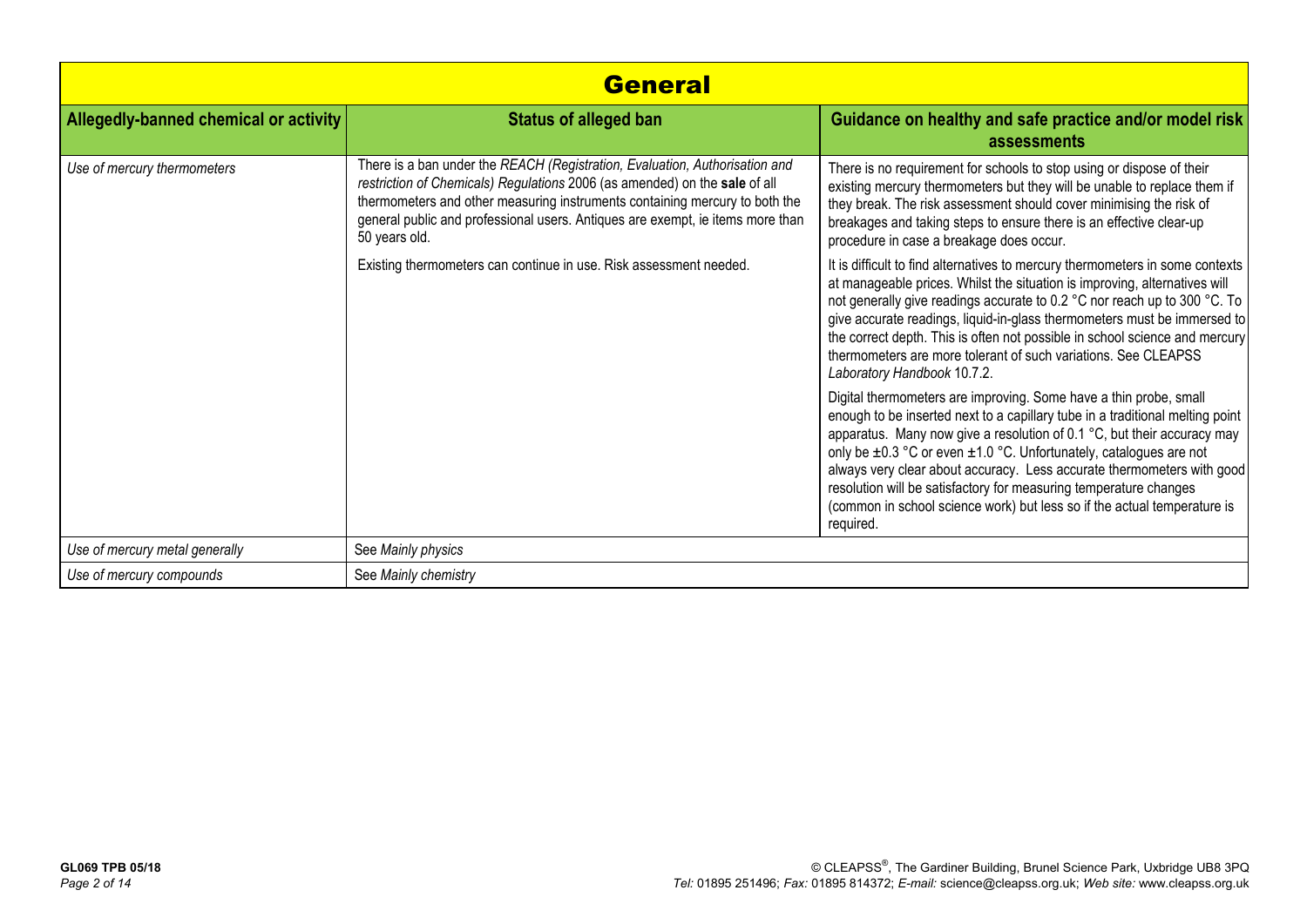| <b>Mainly biology</b>                                               |                                                                                                                                                                                                                                                                                                                                                                                                                                                                                                                                                                                                                                                                                                                                            |                                                                                                                                                                                                         |  |
|---------------------------------------------------------------------|--------------------------------------------------------------------------------------------------------------------------------------------------------------------------------------------------------------------------------------------------------------------------------------------------------------------------------------------------------------------------------------------------------------------------------------------------------------------------------------------------------------------------------------------------------------------------------------------------------------------------------------------------------------------------------------------------------------------------------------------|---------------------------------------------------------------------------------------------------------------------------------------------------------------------------------------------------------|--|
| Allegedly-banned chemical or activity                               | <b>Status of alleged ban</b>                                                                                                                                                                                                                                                                                                                                                                                                                                                                                                                                                                                                                                                                                                               | Guidance on healthy and safe practice and/or model risk<br>assessments                                                                                                                                  |  |
| Keeping small mammals                                               | No national ban but under the Animals (Scientific Procedures) Act there must be<br>no cruelty to vertebrates. Risk assessment needed.                                                                                                                                                                                                                                                                                                                                                                                                                                                                                                                                                                                                      | See CLEAPSS leaflet GL202 Choosing animals to keep in school and<br>guides L052 Small mammals and L056 Housing and keeping animals.                                                                     |  |
| Keeping giant African land snails                                   | No national ban. Risk assessment needed.                                                                                                                                                                                                                                                                                                                                                                                                                                                                                                                                                                                                                                                                                                   | See CLEAPSS leaflet GL202 Choosing animals to keep in school and<br>guides L197 Giant African land snails and L056 Housing and keeping<br>animals and leaflet PS064 Are we allowed to ? (Biology FAQs). |  |
| Inflating a sheep's lung (eg, with bellows)                         | No national ban. Risk assessment needed.                                                                                                                                                                                                                                                                                                                                                                                                                                                                                                                                                                                                                                                                                                   | See CLEAPSS leaflet PS064 Are we allowed to ? (Biology FAQs).                                                                                                                                           |  |
| Using a choice chamber with woodlice                                | No national ban.                                                                                                                                                                                                                                                                                                                                                                                                                                                                                                                                                                                                                                                                                                                           | See CLEAPSS leaflet PS003 Keeping and using animals and plants:<br>towards a science department policy and CLEAPSS video Setting up an<br>indoor woodlice colony.                                       |  |
| Anaesthetisation of Drosophila and similar<br>organisms using ether | No national ban. Risk assessment needed.                                                                                                                                                                                                                                                                                                                                                                                                                                                                                                                                                                                                                                                                                                   | See CLEAPSS leaflets GL198 Anaesthesia and euthanasia and PS064<br>Are we allowed to ? (Biology FAQs) and CLEAPSS Bulletin 106.                                                                         |  |
| Bringing spawn of the common frog from a pond<br>into school        | No national ban for the common frog or toad (but fully-protected species of<br>amphibians, the Natterjack toad and the Great crested newt, are banned under the<br>Wildlife and Countryside Act).                                                                                                                                                                                                                                                                                                                                                                                                                                                                                                                                          | See CLEAPSS Guide L206 Tadpoles and leaflets PS064 Are we allowed<br>to ? (Biology FAQs) and GL199 Animals in the wild.                                                                                 |  |
| Dissection of eyeballs                                              | No national ban on eyes from most species but under the Animal By-products<br>(Enforcement) Regulations (or Northern Ireland equivalent) cattle eyes must be<br>from animals slaughtered at less than 12 months, eyes of sheep and goats from<br>animals slaughtered at less than 12 months or with at least one erupted incisor.<br>Risk assessment needed.<br>Schools in Northern Ireland wishing to use any animal by-product for educational<br>purposes must have previously made a one-off application for registration using<br>form ABPR 7 (Education) Registration Application from the Department of<br>Agriculture, Environment and rural Affairs (DAERA). See EA Circular 2018-0411-<br>1A, dated 12 <sup>th</sup> April 2018. | See CLEAPSS leaflets GL205 Dissection, a legal overview and PS064<br>Are we allowed to ? (Biology FAQs)                                                                                                 |  |
| Dissection of hearts                                                | No national ban. Risk assessment needed.<br>Schools in Northern Ireland wishing to use any animal by-product for educational<br>purposes must have previously made a one-off application for registration using<br>form ABPR 7 (Education) Registration Application from the Department of<br>Agriculture, Environment and rural Affairs (DAERA). See EA Circular 2018-0411-<br>1A, dated 12 <sup>th</sup> April 2018.                                                                                                                                                                                                                                                                                                                     | See CLEAPSS leaflets GL205 Dissection, a legal overview and PS064<br>Are we allowed to ? (Biology FAQs).                                                                                                |  |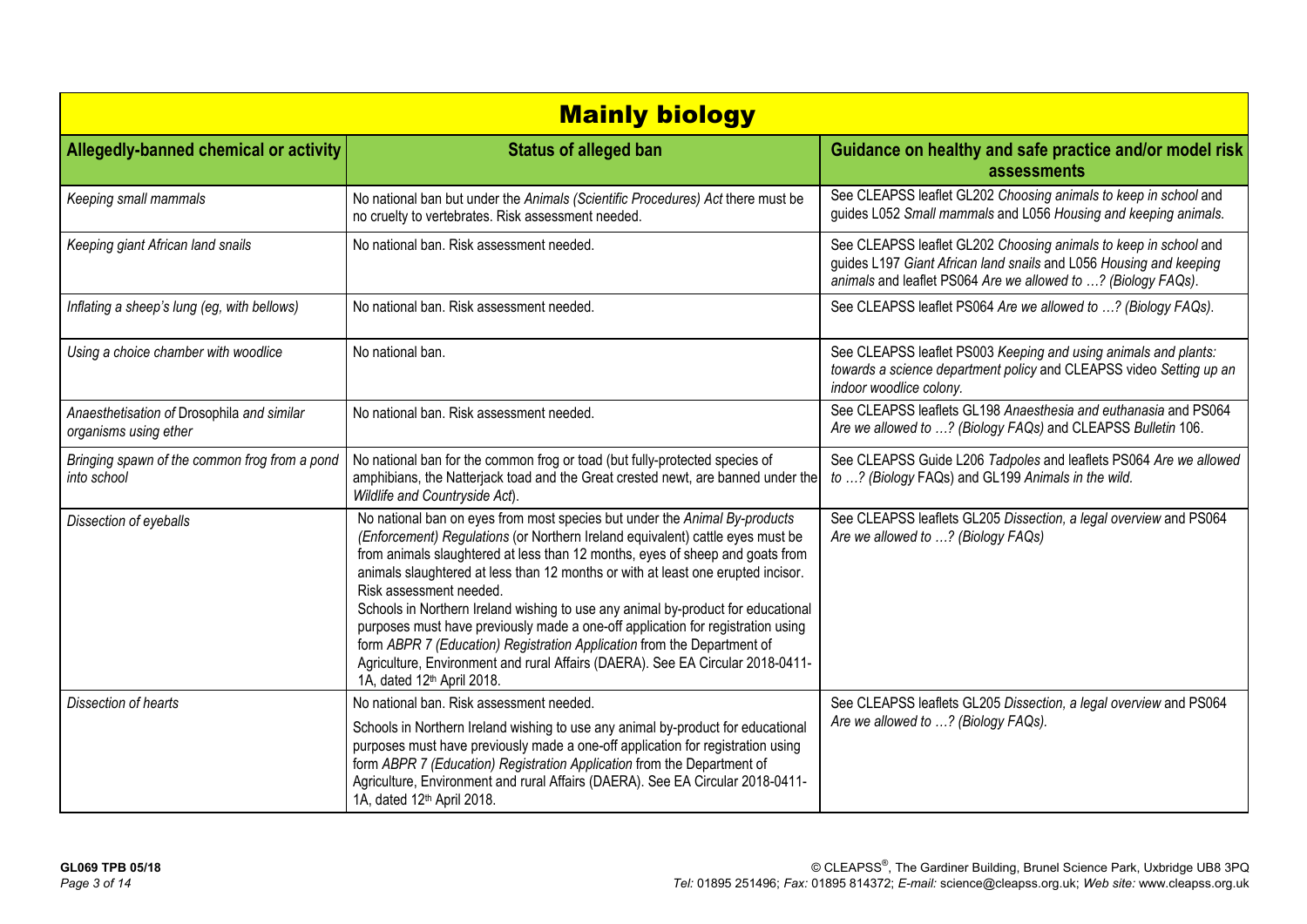| Allegedly-banned chemical or activity           | <b>Status of alleged ban</b>                                                                                                                                                                                                                                                                                                                                                                                                                                                                                                                                                                                                                                  | Guidance on healthy and safe practice and/or model risk<br>assessments                                                                                                              |
|-------------------------------------------------|---------------------------------------------------------------------------------------------------------------------------------------------------------------------------------------------------------------------------------------------------------------------------------------------------------------------------------------------------------------------------------------------------------------------------------------------------------------------------------------------------------------------------------------------------------------------------------------------------------------------------------------------------------------|-------------------------------------------------------------------------------------------------------------------------------------------------------------------------------------|
|                                                 |                                                                                                                                                                                                                                                                                                                                                                                                                                                                                                                                                                                                                                                               |                                                                                                                                                                                     |
| Dissection of brains                            | No national ban on brains from most species but under the Animal By-products                                                                                                                                                                                                                                                                                                                                                                                                                                                                                                                                                                                  | In practice it will usually be easiest to acquire and dissect a pig's brain.                                                                                                        |
|                                                 | (Enforcement) Regulations (or the Northern Ireland equivalent) brains must be<br>from animals slaughtered at less than 12 months, brains of sheep and goats from<br>animals slaughtered at less than 12 months or with at least one erupted incisor.<br>Risk assessment needed.<br>Schools in Northern Ireland wishing to use any animal by-product for educational<br>purposes must have previously made a one-off application for registration using<br>form ABPR 7 (Education) Registration Application from the Department of<br>Agriculture, Environment and rural Affairs (DAERA). See EA Circular 2018-0411-<br>1A, dated 12 <sup>th</sup> April 2018. | See CLEAPSS leaflet GL205 Dissection, a legal overview.                                                                                                                             |
| Dissection of rats                              | No national ban. Risk assessment needed.                                                                                                                                                                                                                                                                                                                                                                                                                                                                                                                                                                                                                      | See CLEAPSS leaflets PS003 Keeping and using animals and plants:                                                                                                                    |
|                                                 | Schools in Northern Ireland wishing to use any animal by-product for educational<br>purposes must have previously made a one-off application for registration using<br>form ABPR 7 (Education) Registration Application from the Department of<br>Agriculture, Environment and rural Affairs (DAERA). See EA Circular 2018-0411-<br>1A, dated 12 <sup>th</sup> April 2018.                                                                                                                                                                                                                                                                                    | towards a science department policy, GL205 Dissection, a legal overview,<br>G267 Dissection, a starter guide to health and safety and G268<br>Dissection, a guide to safe practice. |
| Pupils taking samples of their own cheek cells  | No national ban.                                                                                                                                                                                                                                                                                                                                                                                                                                                                                                                                                                                                                                              | See CLEAPSS leaflets PS064 Are we allowed to ? (Biology FAQs) and                                                                                                                   |
|                                                 | (A previous ban in Northern Ireland was rescinded in EA Circular No: 2018-0109-<br>1A, dated 16th January 2018.)                                                                                                                                                                                                                                                                                                                                                                                                                                                                                                                                              | Practical procedure PP033 Staining and observing cheek epithelial cells.                                                                                                            |
|                                                 | Was strongly discouraged by DES in 1980s, but later modified. Almost all local<br>authorities rescinded their bans in the 1990s. Risk assessment needed.                                                                                                                                                                                                                                                                                                                                                                                                                                                                                                      |                                                                                                                                                                                     |
| Pupils using their own saliva in practical work | No national ban.                                                                                                                                                                                                                                                                                                                                                                                                                                                                                                                                                                                                                                              | See CLEAPSS leaflet PS064 Are we allowed to ? (Biology FAQs) and                                                                                                                    |
|                                                 | (A previous ban in Northern Ireland was rescinded in EA Circular No: 2018-0109-<br>1A, dated 16th January 2018.)                                                                                                                                                                                                                                                                                                                                                                                                                                                                                                                                              | GL204 Studying human saliva and urine.                                                                                                                                              |
|                                                 | Has never been discouraged by UK government. Risk assessment needed.                                                                                                                                                                                                                                                                                                                                                                                                                                                                                                                                                                                          |                                                                                                                                                                                     |
| Pupils taking samples of their own blood        | No national ban.                                                                                                                                                                                                                                                                                                                                                                                                                                                                                                                                                                                                                                              | See CLEAPSS guide GL200 Studying blood, customisable letter DL200<br>Taking human blood samples and leaflet PS064 Are we allowed to?<br>(Biology FAQs)                              |
|                                                 | (A previous ban in Northern Ireland was rescinded in EA Circular No: 2018-0109-<br>1A, dated 16 <sup>th</sup> January 2018.)                                                                                                                                                                                                                                                                                                                                                                                                                                                                                                                                  |                                                                                                                                                                                     |
|                                                 | Was very strongly discouraged by DES in 1980s, but later modified. Risk<br>assessment needed.                                                                                                                                                                                                                                                                                                                                                                                                                                                                                                                                                                 |                                                                                                                                                                                     |
| Incubating 'finger dabs' on agar plates         | No national ban. Risk assessment needed.                                                                                                                                                                                                                                                                                                                                                                                                                                                                                                                                                                                                                      | See CLEAPSS leaflet PS064 Are we allowed to ? (Biology FAQs) and<br>Laboratory Handbook, section 15.2.4.                                                                            |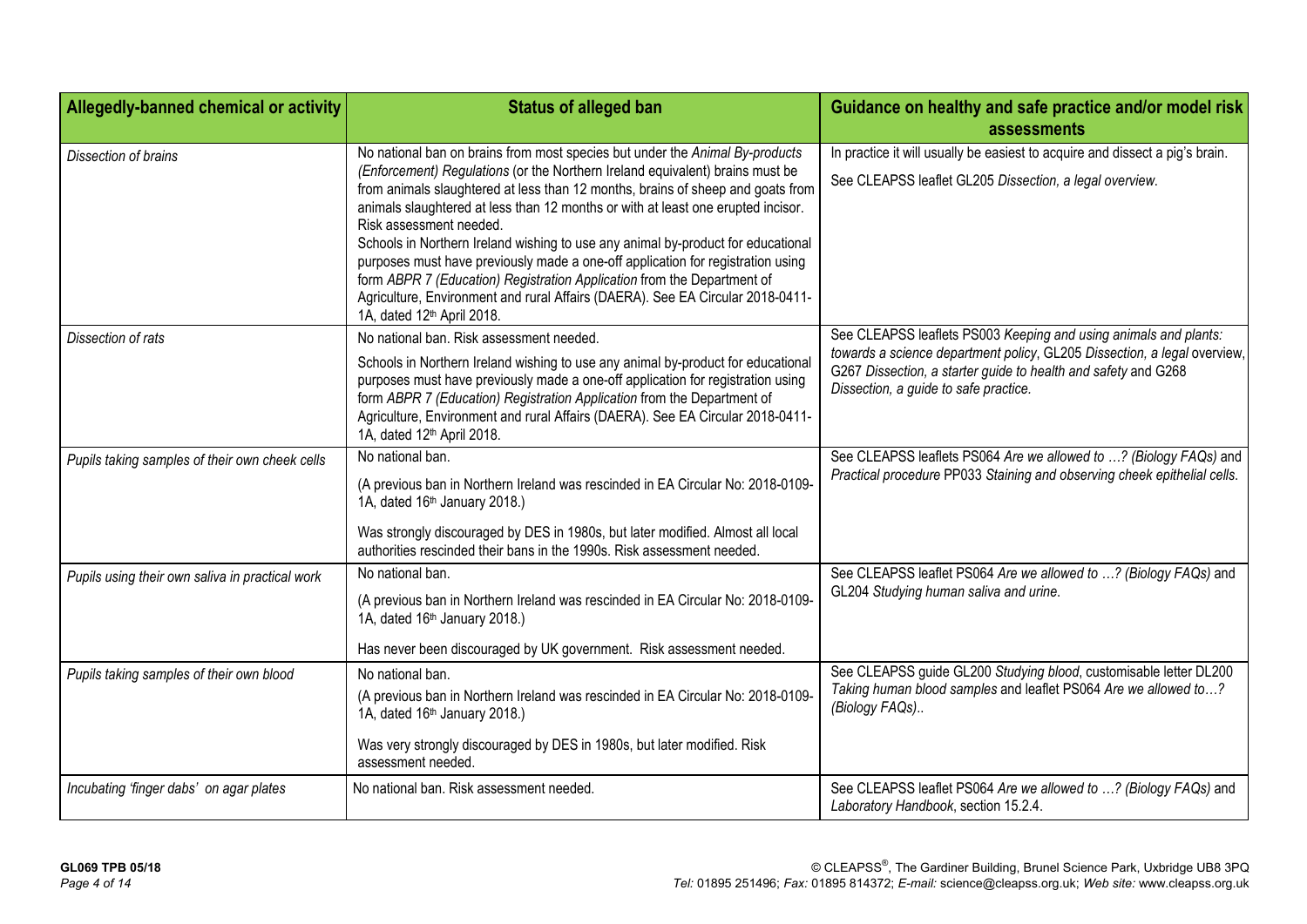| Allegedly-banned chemical or activity                                                               | <b>Status of alleged ban</b>                                                                                                                                                                                                                                                                                                                                                                          | Guidance on healthy and safe practice and/or model risk<br>assessments                                                                                                                                       |
|-----------------------------------------------------------------------------------------------------|-------------------------------------------------------------------------------------------------------------------------------------------------------------------------------------------------------------------------------------------------------------------------------------------------------------------------------------------------------------------------------------------------------|--------------------------------------------------------------------------------------------------------------------------------------------------------------------------------------------------------------|
| Use of bleach [sodium chlorate(I), sodium<br>hypochlorite] as a disinfectant                        | No national ban. Some employers have banned the use of bleach for cleaning<br>purposes but it is needed for some tasks in biology. In cases of doubt, science<br>departments should inform their employer that they assume the ban does not<br>apply to the use of sodium chlorate(I) in science and will continue to use it unless<br>instructed to the contrary in writing. Risk assessment needed. | See CLEAPSS Laboratory Handbook, section 15.12.3.                                                                                                                                                            |
| Burning peanuts in experiments                                                                      | No national ban but allergy is a common problem. There are alternatives. Risk<br>assessment needed.                                                                                                                                                                                                                                                                                                   | See CLEAPSS leaflets PS010 The burning peanut investigation and<br>allergies to nuts and PS064 Are we allowed to ? (Biology FAQs) and<br>Laboratory Handbook, section 9.4.2.                                 |
| Demonstration of smoking machine                                                                    | No national ban but under the Smoke-free (Exemptions and Vehicles) Regulations<br>in England or the equivalent in devolved administrations, it must be done in a<br>designated fume cupboard (or outdoors). Risk assessment needed. Some or all of<br>the department's fume cupboards can be designated in the departmental Health &<br>Safety Policy or equivalent.                                  | See CLEAPSS Practical procedures TL002 Cigarette smoking and guide<br>G223 Model Health and Safety Policy for Science Departments section<br>6.1 (customisable version DL223).                               |
| Using sphygmomanometers                                                                             | No national ban. Risk assessment needed.                                                                                                                                                                                                                                                                                                                                                              | See CLEAPSS Laboratory Handbook, section 15.11.                                                                                                                                                              |
| Using spirometers                                                                                   | No national ban. Risk assessment needed.                                                                                                                                                                                                                                                                                                                                                              | See CLEAPSS leaflet GL201 Breathing investigations                                                                                                                                                           |
| Storing preserved biological specimens in<br>methanal solution (formaldehyde solution,<br>formalin) | No national ban. Risk assessment needed.                                                                                                                                                                                                                                                                                                                                                              | Safer alternatives exist and should be used for new specimens and for<br>older ones if replacement of the fluid is advisable. See CLEAPSS<br>Laboratory Handbook, section 15.8 and 15.8.1 and Hazcard HC063. |
| [Other uses of methanal, see Mainly Chemistry]                                                      |                                                                                                                                                                                                                                                                                                                                                                                                       |                                                                                                                                                                                                              |
| Possessing human bones or partial or complete<br>human skeletons                                    | No national ban.<br>The Human Tissue Authority (HTA) states that human material used for teaching                                                                                                                                                                                                                                                                                                     | Institutions storing human material removed from the deceased for<br>'education or training relating to human health' (eg, on college courses                                                                |
| Possessing human cells on microscope slides                                                         | biology in schools is not being stored for a scheduled purpose under the Human                                                                                                                                                                                                                                                                                                                        | with a specific healthcare focus leading to professional registration)<br>do require an HTA licence, unless the material was removed from a                                                                  |
| Possessing human remains preserved in<br>formalin etc                                               | Tissue Act 2004. These schools do not require a licence from the HTA to store<br>human material for teaching.                                                                                                                                                                                                                                                                                         | person who died before 1 September 2006 and more than one hundred<br>years have passed since their death.                                                                                                    |
|                                                                                                     |                                                                                                                                                                                                                                                                                                                                                                                                       | A licence may be required for public display of material which does not<br>normally require a licence.                                                                                                       |
|                                                                                                     |                                                                                                                                                                                                                                                                                                                                                                                                       | See https://www.hta.gov.uk/policies/storage-human-material-teaching-<br>schools-and-colleges.                                                                                                                |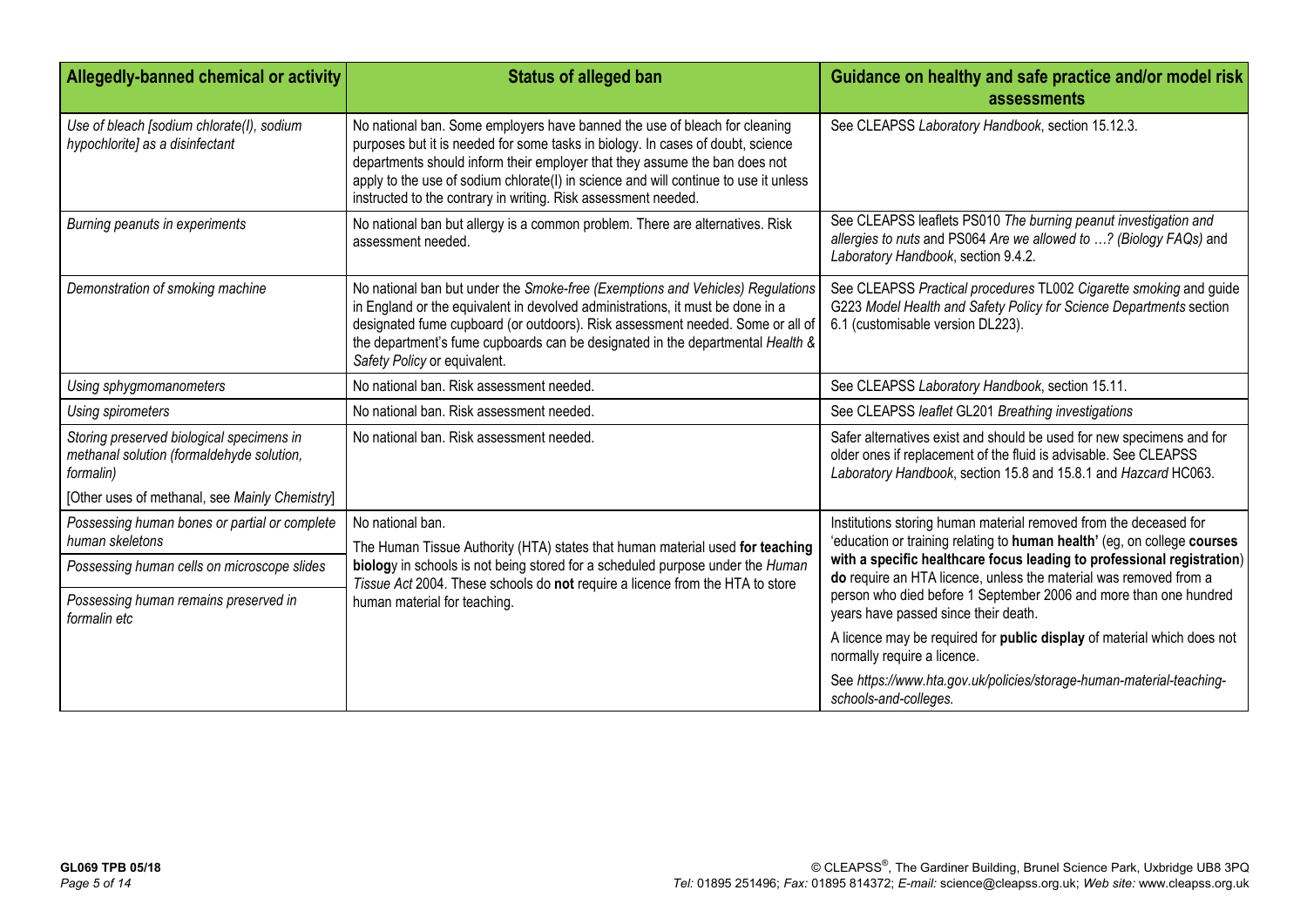| <b>Mainly chemistry</b>               |                                                                                                                                                                                                                                                                                                                                                                                                                                                                                                                                                                                                                                                                       |                                                                                                                                                                                                                                                                                                                                                                                                                                                                                                                                                                                                                                                                                                                                                                                                                                                                                                                                                                                                                                                                                                                                                                                                                           |
|---------------------------------------|-----------------------------------------------------------------------------------------------------------------------------------------------------------------------------------------------------------------------------------------------------------------------------------------------------------------------------------------------------------------------------------------------------------------------------------------------------------------------------------------------------------------------------------------------------------------------------------------------------------------------------------------------------------------------|---------------------------------------------------------------------------------------------------------------------------------------------------------------------------------------------------------------------------------------------------------------------------------------------------------------------------------------------------------------------------------------------------------------------------------------------------------------------------------------------------------------------------------------------------------------------------------------------------------------------------------------------------------------------------------------------------------------------------------------------------------------------------------------------------------------------------------------------------------------------------------------------------------------------------------------------------------------------------------------------------------------------------------------------------------------------------------------------------------------------------------------------------------------------------------------------------------------------------|
| Allegedly-banned chemical or activity | <b>Status of alleged ban</b>                                                                                                                                                                                                                                                                                                                                                                                                                                                                                                                                                                                                                                          | Guidance on healthy and safe practice and/or model risk<br>assessments                                                                                                                                                                                                                                                                                                                                                                                                                                                                                                                                                                                                                                                                                                                                                                                                                                                                                                                                                                                                                                                                                                                                                    |
| Storage of toxic chemicals            | All hazardous chemicals (ie, anything with a hazard warning label) must be kept<br>secure.<br>Under old regulations, pharmacists had to keep drugs, etc in a poisons cupboard<br>but these regulations never applied to schools. However, under the COSHH<br>Regulations, The Management of Health & Safety at Work Regulations and other<br>regulations a risk assessment must be made for before any hazardous activity<br>takes place and this would include storing chemicals.<br>More recent concerns about making illicit substances such as narcotics or<br>explosives have resulted in strong guidance to schools about the security of<br>certain chemicals. | See CLEAPSS guidance leaflet GL108 SYC - CLEAPSS advice. The<br>Home Office documents Secure your Chemicals - Education, SYC -<br>Secure your Chemicals - Assessment Tool and the DfE document Safe<br>storage and disposal of hazardous materials and chemicals are available<br>as links from the CLEAPSS website, www.cleapss.org.uk.                                                                                                                                                                                                                                                                                                                                                                                                                                                                                                                                                                                                                                                                                                                                                                                                                                                                                  |
| Using chemicals classed as fatal      | No national ban. Risk assessment needed.                                                                                                                                                                                                                                                                                                                                                                                                                                                                                                                                                                                                                              | Under the globally-harmonised system (GHS) of chemical labelling,<br>implemented under the Classification, labelling and packaging of<br>substances & mixtures Regulations (CLP), labels on a few chemicals are<br>required to carry the signal word DANGER and one or more of the hazard<br>statements: H300 Fatal if swallowed, H310 Fatal in contact with skin,<br>H330 Fatal if inhaled, or H304 May be fatal if swallowed & enters the<br>airways. These statements replace what we used to class as VERY TOXIC<br>and are allocated on the basis of tests on laboratory animals (although<br>alternatives to animal tests are being developed). For example H300<br>would be given to a chemical if 50% of a population of rats died when<br>administered a dose of 50 mg or less per kg of rat. Whilst these<br>statements can seem quite frightening they are simply indicating the type<br>of hazard. They do not mean you will die if you look at them or use them.<br>The risk depends on the quantity or concentration being used, the skills,<br>training and experience of the user, the availability of suitable safety<br>equipment, etc.<br>The CLEAPSS risk assessment would be a judgement taking into |
|                                       |                                                                                                                                                                                                                                                                                                                                                                                                                                                                                                                                                                                                                                                                       | account the likelihood of something going wrong, knowing the nature of<br>schools and the type of activities taking place in them and the educational<br>value of particular activities. See also the joint<br>RSC/ASE/CLEAPSS/SSERC guidance REACH and the teaching of<br>practical chemistry on all the partner web sites. Under the COSHH<br>Regulations, employers must use the safest alternative which meets their<br>objectives                                                                                                                                                                                                                                                                                                                                                                                                                                                                                                                                                                                                                                                                                                                                                                                    |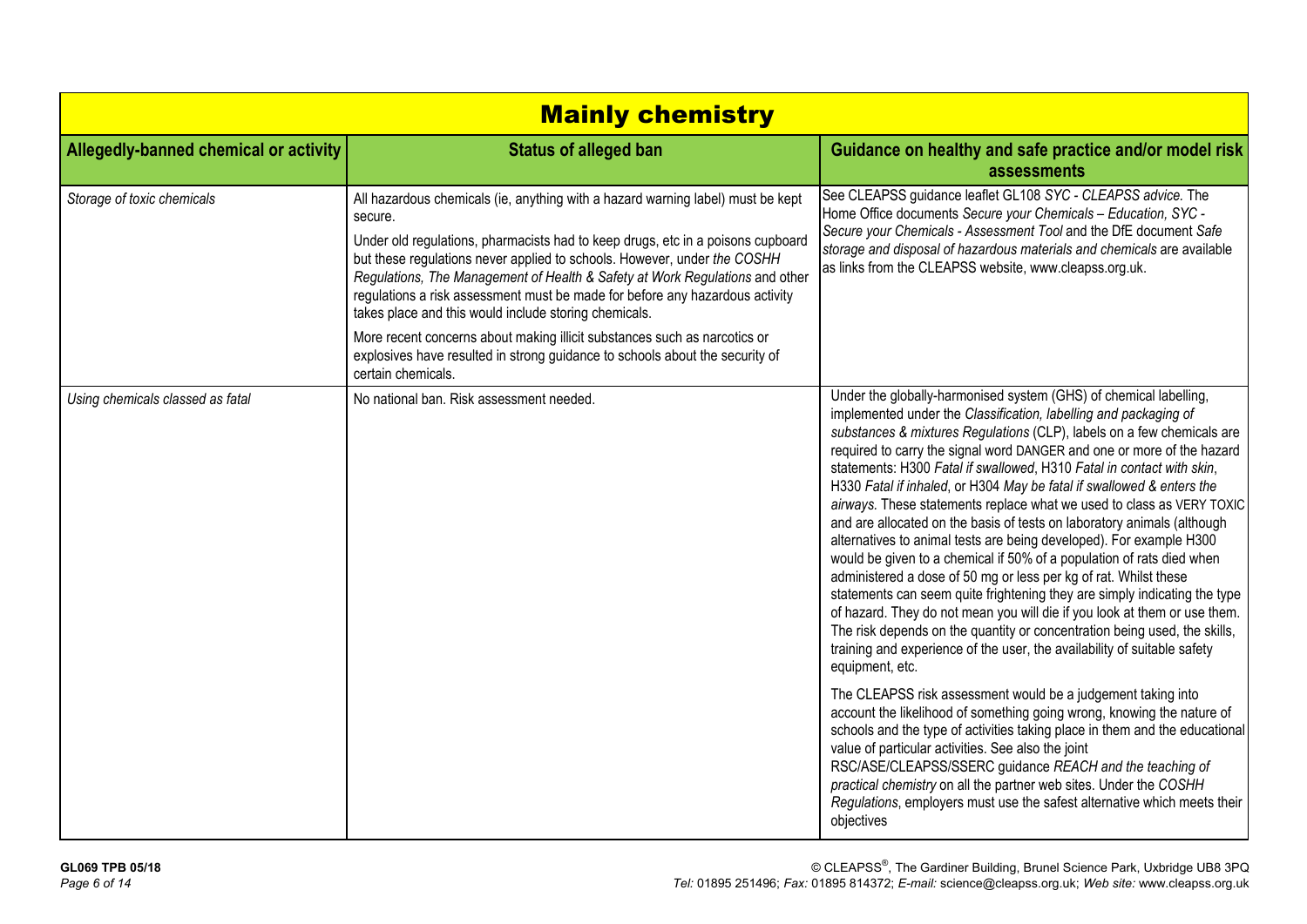| Allegedly-banned chemical or activity                                                             | <b>Status of alleged ban</b>                                                                                                                                                                                                                                                                                                                                                                                                                                                                       | Guidance on healthy and safe practice and/or model risk<br>assessments                                                                                                                                                                                                                                                                                                                                                                                                                                                                                                                                                                                                                                                                                                                                                                                                                                                                                                                                                                                                                                                                                                                                                                                                                                                                                                                                                                                                                                                                                                                                                                                                                         |
|---------------------------------------------------------------------------------------------------|----------------------------------------------------------------------------------------------------------------------------------------------------------------------------------------------------------------------------------------------------------------------------------------------------------------------------------------------------------------------------------------------------------------------------------------------------------------------------------------------------|------------------------------------------------------------------------------------------------------------------------------------------------------------------------------------------------------------------------------------------------------------------------------------------------------------------------------------------------------------------------------------------------------------------------------------------------------------------------------------------------------------------------------------------------------------------------------------------------------------------------------------------------------------------------------------------------------------------------------------------------------------------------------------------------------------------------------------------------------------------------------------------------------------------------------------------------------------------------------------------------------------------------------------------------------------------------------------------------------------------------------------------------------------------------------------------------------------------------------------------------------------------------------------------------------------------------------------------------------------------------------------------------------------------------------------------------------------------------------------------------------------------------------------------------------------------------------------------------------------------------------------------------------------------------------------------------|
| Making explosives                                                                                 | Under the Explosives Regulations making certain explosives is completely<br>banned. For other explosives, schools may make up to 0.5 g, providing there is a<br>suitable and sufficient risk assessment and may make up to 100g if they have an<br>Explosives Certificate issued by the police.<br>Many activities which teachers/technicians would think of as explosions are not<br>considered as such by the Regulations and so may be carried out by school if they<br>have a risk assessment. | CLEAPSS can provide risk assessments; some are available on the<br>CLEAPSS web site (eg, Hazcards, Supplementary Risk Assessments) but<br>for Special Risk Assessments schools should apply directly to CLEAPSS.<br>As long as the school has a suitable and sufficient risk assessment, the<br>following activities can be carried out:<br>No gases are covered, hence there is no restriction on exploding<br>hydrogen/oxygen, methane/air, custard powder/air, ethanol<br>vapour/air ('Whoosh bottle'), etc.<br>If the mixture goes off instantly the components are mixed (ie you<br>$\bullet$<br>could not put it in a bottle for future use), there is also no restriction.<br>So for example there is no restriction on reactions such as<br>sodium/water, aluminium/bromine, KMnO4/glycerine. In the same<br>way, the 'Howling Jelly Baby' is not restricted because it reacts as<br>soon as the jelly baby is dropped into the molten potassium chlorate.<br>If the activity is being carried out primarily for another purpose, and<br>$\bullet$<br>not for its pyrotechnic effects, the Regulation does not apply. Thus<br>the thermit reaction is used to make molten iron for welding rails<br>together and so is not restricted. However, there are problems about<br>the mixture sometimes used to start the thermit.<br>Different exemptions apply to pyrotechnic articles, generally much<br>$\bullet$<br>higher limits than schools would ever need to use. So for example,<br>'fire writing' is exempt because the paper with words written on it<br>using a concentrated solution of potassium nitrate is regard as a<br>pyrotechnic article. Matches are also 'articles'. |
| Buying chemicals over the internet.                                                               | Even if there is no national ban on the chemical itself, experience shows that it<br>may be improperly, or even illegally, packed, labelled and transported. It may have<br>significant levels of possibly hazardous impurities.                                                                                                                                                                                                                                                                   | Only buy chemicals from reputable schools suppliers. Even they<br>sometimes supply chemicals of dubious purity or with doubtful packing<br>but in that case you do have some redress.                                                                                                                                                                                                                                                                                                                                                                                                                                                                                                                                                                                                                                                                                                                                                                                                                                                                                                                                                                                                                                                                                                                                                                                                                                                                                                                                                                                                                                                                                                          |
| Using 'spirit' burners                                                                            | No national ban. Risk assessment needed. Small spirit burners are the preferred<br>form of heating for microscale chemistry.                                                                                                                                                                                                                                                                                                                                                                       | See CLEAPSS Laboratory Handbook, section 9.4.3, guidance leaflet<br>GL157 Make it guide: A spirit burner and guide L195 Safer chemicals,<br>safer reactions, section 5.                                                                                                                                                                                                                                                                                                                                                                                                                                                                                                                                                                                                                                                                                                                                                                                                                                                                                                                                                                                                                                                                                                                                                                                                                                                                                                                                                                                                                                                                                                                        |
| All use of solutions more concentrated than<br>0.4 mol dm <sup>-3</sup> by pupils in Key Stage 3. | No national ban. Risk assessment needed.                                                                                                                                                                                                                                                                                                                                                                                                                                                           | See Guide L195 Safer chemicals, safer reactions, section 2 and individual<br><b>CLEAPSS Hazcards.</b>                                                                                                                                                                                                                                                                                                                                                                                                                                                                                                                                                                                                                                                                                                                                                                                                                                                                                                                                                                                                                                                                                                                                                                                                                                                                                                                                                                                                                                                                                                                                                                                          |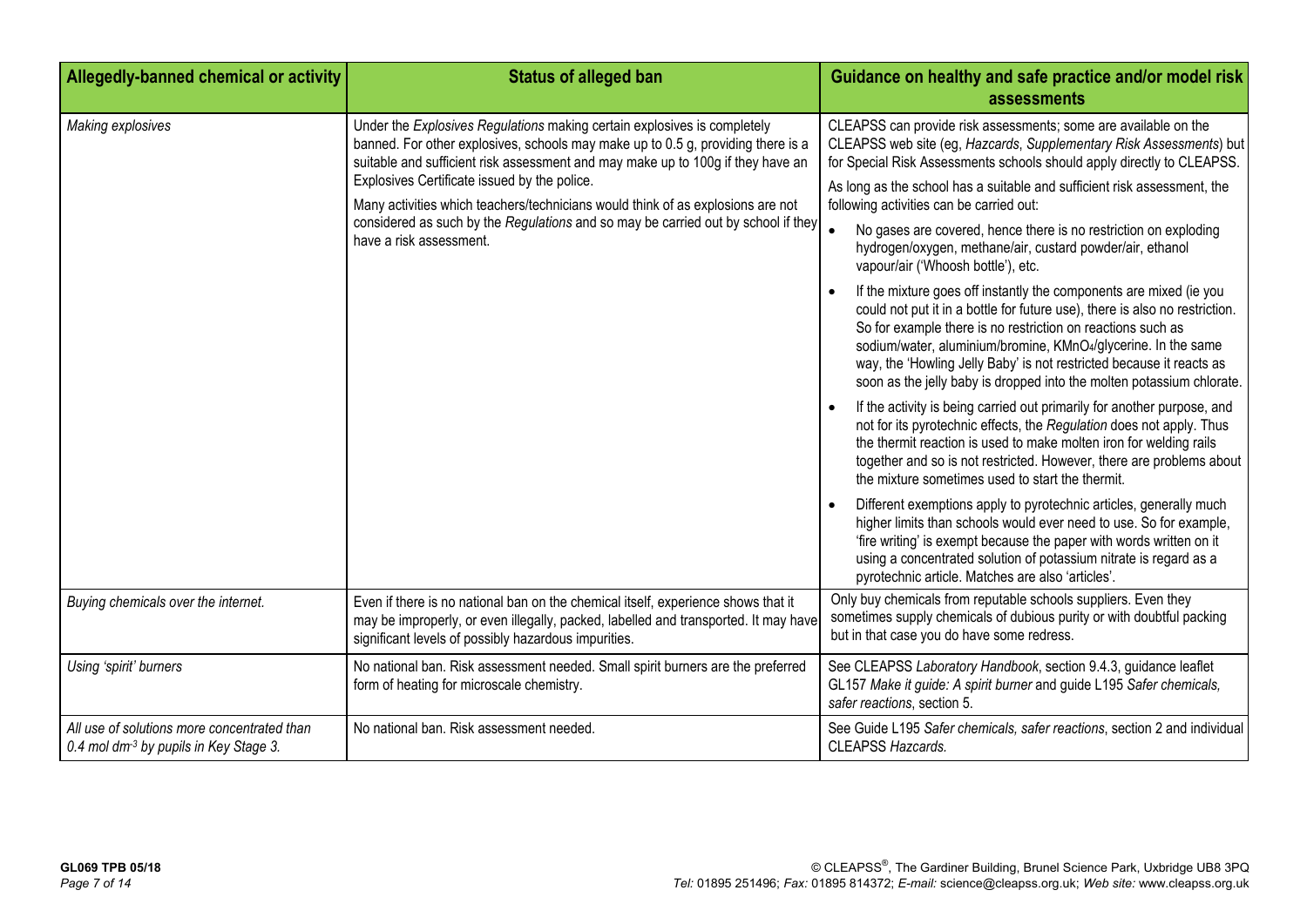| Allegedly-banned chemical or activity                         | <b>Status of alleged ban</b>                                                                                                                                                                                                                                                                                                                                                                                                                                                                                                                                                                                                                                                                                                                                                                                                                                                                     | Guidance on healthy and safe practice and/or model risk<br>assessments                                                                                                                                                                                                                                                                                                                                                                                        |
|---------------------------------------------------------------|--------------------------------------------------------------------------------------------------------------------------------------------------------------------------------------------------------------------------------------------------------------------------------------------------------------------------------------------------------------------------------------------------------------------------------------------------------------------------------------------------------------------------------------------------------------------------------------------------------------------------------------------------------------------------------------------------------------------------------------------------------------------------------------------------------------------------------------------------------------------------------------------------|---------------------------------------------------------------------------------------------------------------------------------------------------------------------------------------------------------------------------------------------------------------------------------------------------------------------------------------------------------------------------------------------------------------------------------------------------------------|
| Use of mercury and its compounds                              | No national ban on the use of mercury or its compounds, except for purchase of<br>measuring instruments such as thermometers and barometers. Existing<br>instruments can continue in use but a risk assessment is needed. Other uses of<br>mercury and its compounds require a risk assessment.<br>At the time of writing there is a consultation in progress which may result in some<br>restrictions on supply.<br>In general under the REACH Regulations there is a requirement for<br>manufacturers and users of listed substances to be covered by an authorisation.<br>However there is an exemption from authorisation for chemicals used in scientific<br>research and development and in the UK educational use is normally covered<br>under this category. See the joint RSC/ASE/CLEAPSS/SSERC guidance REACH<br>and the teaching of practical chemistry on all the partner web sites. | Most uses will require a fume cupboard but re-circulatory filter fume<br>cupboards are NOT suitable as the filters normally supplied to schools will<br>not trap mercury.<br>See CLEAPSS Practical procedures PX000/060 and 061 and Hazcards<br>HC060 and 061.                                                                                                                                                                                                |
| Use of lead metal and lead compounds                          | No national ban. Risk assessment needed.                                                                                                                                                                                                                                                                                                                                                                                                                                                                                                                                                                                                                                                                                                                                                                                                                                                         | These may be of concern to those who are (or might be) pregnant. See<br>CLEAPSS leaflet PS013 Pregnant, new & breast-feeding mothers and<br>school science.<br>See also CLEAPSS Practical procedures PX000/056, 057A and 057B<br>and Hazcards HC056, 057A and 057B.                                                                                                                                                                                           |
| Use of nickel and its compounds                               | No national ban. Risk assessment needed.                                                                                                                                                                                                                                                                                                                                                                                                                                                                                                                                                                                                                                                                                                                                                                                                                                                         | Nickel(II) salts have recently been reclassified as Category 1<br>carcinogens. The CLEAPSS view is that Category 1 carcinogens present<br>too high a level of risk for their continued use in schools to be justifiable in<br>most circumstances. However, on application, we may be able to supply<br>a Special Risk Assessment for some activities in A-level chemistry or<br>equivalent.<br>See CLEAPSS Practical procedures PX000/065B and Hazcard HC065B |
| Use of dichloromethane                                        | No national ban. Risk assessment needed.                                                                                                                                                                                                                                                                                                                                                                                                                                                                                                                                                                                                                                                                                                                                                                                                                                                         | There do not appear to be satisfactory substitutes for some uses,<br>especially in D&T, so adherence to the control measures is important.<br>See CLEAPSS guide L195 Safer chemicals, safer reactions section 3,<br>Practical procedures PX000/028 and Hazcard HC028. Also Model Risk<br>Assessments for D&T, MRAT1.001 and 1.007.                                                                                                                            |
| Use of 1,1,1-trichloroethane ('trike' or<br>methylchloroform) | Use for 'diffusive purposes' is banned under the COSHH (Amendment)<br>Regulations which would include all plausible uses in school science.<br>Note: this is not trichloroethene (trichloroethylene).                                                                                                                                                                                                                                                                                                                                                                                                                                                                                                                                                                                                                                                                                            | See CLEAPSS guide L195 Safer chemicals, safer reactions section 3 for<br>alternatives or Practical procedures PX000/103 and Hazcard HC103A.                                                                                                                                                                                                                                                                                                                   |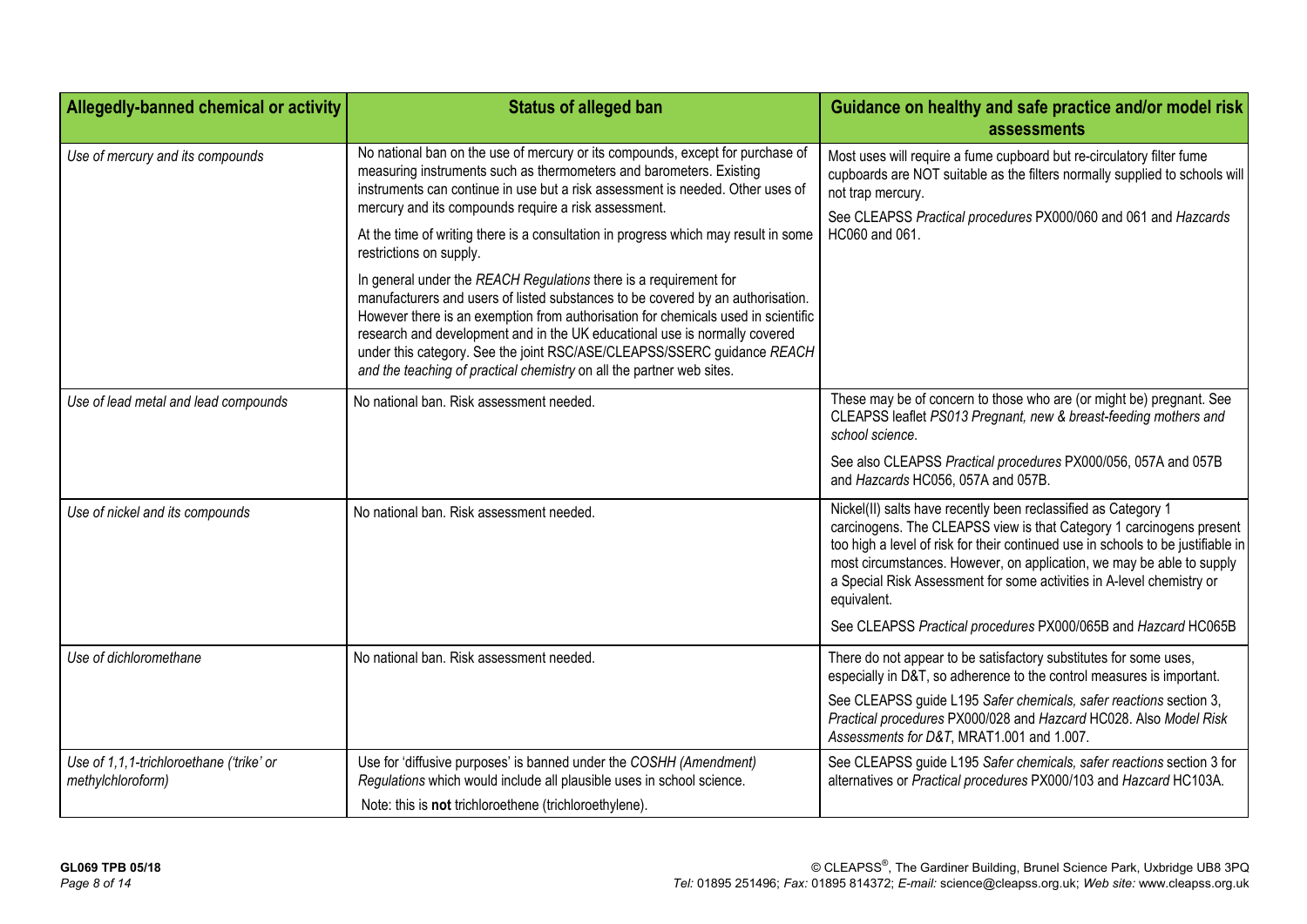| Allegedly-banned chemical or activity                                                                           | <b>Status of alleged ban</b>                                                                                                                                                                                                                                                                                        | Guidance on healthy and safe practice and/or model risk<br>assessments                                                                                                                                                                                                                                                                                                                                 |
|-----------------------------------------------------------------------------------------------------------------|---------------------------------------------------------------------------------------------------------------------------------------------------------------------------------------------------------------------------------------------------------------------------------------------------------------------|--------------------------------------------------------------------------------------------------------------------------------------------------------------------------------------------------------------------------------------------------------------------------------------------------------------------------------------------------------------------------------------------------------|
| Use of methanol                                                                                                 | No national ban. Risk assessment needed.                                                                                                                                                                                                                                                                            | See CLEAPSS Practical procedures PX000/040B and Hazcard HC040B.                                                                                                                                                                                                                                                                                                                                        |
| Use of methanal (formaldehyde).                                                                                 | No national ban. Risk assessment needed.                                                                                                                                                                                                                                                                            | See CLEAPSS Practical procedures PX000/063 and Hazcard HC063.                                                                                                                                                                                                                                                                                                                                          |
| As this is a gas at room temperature, it is<br>normally supplied and used as a solution in water<br>(formalin). |                                                                                                                                                                                                                                                                                                                     |                                                                                                                                                                                                                                                                                                                                                                                                        |
| [For use in preserving biological specimens, see<br>Mainly Biology]                                             |                                                                                                                                                                                                                                                                                                                     |                                                                                                                                                                                                                                                                                                                                                                                                        |
| Use of naphthalene (moth balls)                                                                                 | No national ban. Risk assessment needed.                                                                                                                                                                                                                                                                            | See CLEAPSS guide L195 Safer chemicals, safer reactions, section 12,<br>Practical procedures PX000/046 and Hazcard HC046B.                                                                                                                                                                                                                                                                             |
| Use of benzene                                                                                                  | This was banned nationally for many years under the COSHH (Amendment)<br>Regulations but that has now been rescinded. Risk assessment needed. Some<br>possible uses would be difficult to justify given that there are safer alternatives.                                                                          | Safer alternatives exist for some purposes. See CLEAPSS Practical<br>procedures PX000/46, Hazcard HC046 and guide L195 Safer chemicals,<br>safer reactions, section 6.                                                                                                                                                                                                                                 |
| Use of genuine crude oil                                                                                        | This was banned for many years under the COSHH (Amendment) Regulations<br>because it contains more than 0.1% benzene. That has now been rescinded but it<br>would be difficult to obtain and a risk assessment would be needed. Given that<br>alternatives are available, it would be difficult to justify its use. | Genuine crude oil offers little advantage over 'synthetic' crude oil which<br>has been widely used as an alternative: see CLEAPSS Recipe Sheet<br>RB032 and guide L195 Safer chemicals, safer reactions, section 11.                                                                                                                                                                                   |
| Use of mineral fibres                                                                                           | Products containing asbestos are banned from sale under the Control of Asbestos<br>Regulations but existing ones can continue in use if the fibres could not become<br>air-borne.                                                                                                                                   | Superwool 607, an alkaline earth silicate made by Morgan Thermal<br>Ceramics and available from several school suppliers, does not carry any<br>hazard warnings.                                                                                                                                                                                                                                       |
|                                                                                                                 | No national ban on other types of mineral fibre but some have significant hazards.<br>Risk assessment needed.                                                                                                                                                                                                       | See also CLEAPSS Guide L195 Safer chemicals, safer reactions, section<br>4 and Laboratory Handbook 9.11.3.                                                                                                                                                                                                                                                                                             |
| Using bromine in diffusion demonstrations                                                                       | No national ban. Risk assessment needed.                                                                                                                                                                                                                                                                            | See CLEAPSS Practical procedures PX000/15A, Hazcard HC015A and<br>guide L195 Safer chemicals, safer reactions, section 8.                                                                                                                                                                                                                                                                              |
| Use of borax (disodium tetraborate-10-water)                                                                    | No national ban. Risk assessment needed - the particular concern is over<br>possible inhalation of dust or skin contact with more concentrated solutions.                                                                                                                                                           | See CLEAPSS Practical procedures PX000/014, Hazcard HC014A and<br>Recipe sheet RB000/078. There is a discussion of the issues in CLEAPSS<br>Bulletin 139 (Autumn 2010). See also Making 'slime', below.                                                                                                                                                                                                |
| Making 'slime'.                                                                                                 | No national ban. Risk assessment needed.                                                                                                                                                                                                                                                                            | In the UK, cleaning products no longer contain borax/boric acid but these                                                                                                                                                                                                                                                                                                                              |
|                                                                                                                 | It is possible that the use of boron compounds may eventually be banned under<br>the REACH Regulations but this is some years away, if at all.                                                                                                                                                                      | are still used in the USA. Borax/boric acid can be used for making slime,<br>providing a suitable risk assessment is followed but an alternative method<br>for primary schools is available. See CLEAPSS Practical procedures<br>PX000/014, Hazcard HC014A, Recipe sheet RB000/078, or primary guide<br>P042 Slime time. There is a discussion of the issues in CLEAPSS Bulletin<br>139 (Autumn 2010). |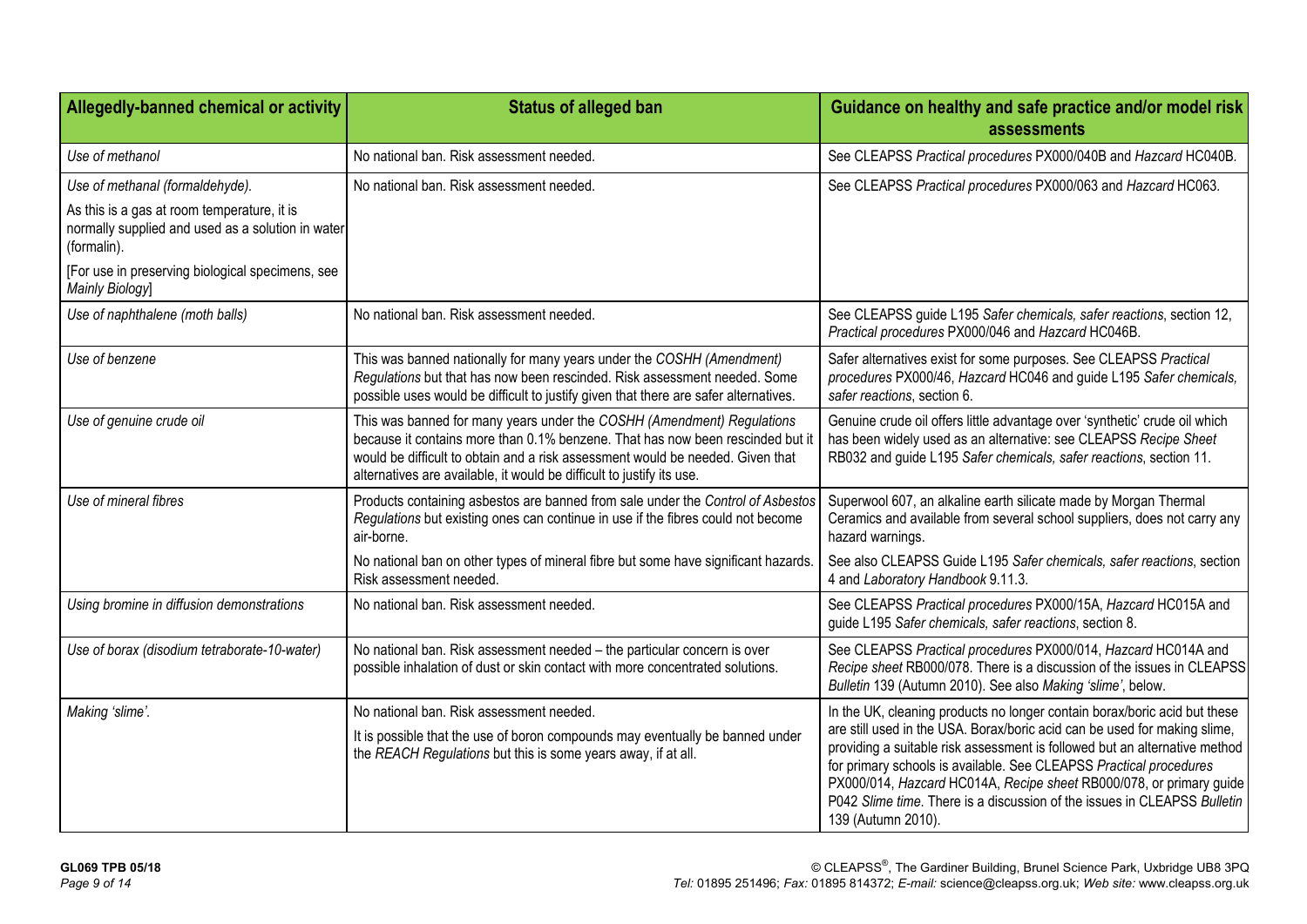| Allegedly-banned chemical or activity                                      | <b>Status of alleged ban</b>                                                                                                                                                                                                                                                                                                                                                                                                                                                                                            | Guidance on healthy and safe practice and/or model risk<br>assessments                                                                                                                                                       |
|----------------------------------------------------------------------------|-------------------------------------------------------------------------------------------------------------------------------------------------------------------------------------------------------------------------------------------------------------------------------------------------------------------------------------------------------------------------------------------------------------------------------------------------------------------------------------------------------------------------|------------------------------------------------------------------------------------------------------------------------------------------------------------------------------------------------------------------------------|
| Use of plaster of Paris                                                    | No national ban. Risk assessment needed.<br>Two serious accidents have occurred in art classes in which pupils' hands were<br>badly burnt after becoming entrapped in large quantities of the plaster as it set.                                                                                                                                                                                                                                                                                                        | See CLEAPSS leaflet PS 72 Using plaster of Paris in schools, Practical<br>procedures PX000/019B and Hazcard HC019B.                                                                                                          |
| Use of potassium (or ammonium) thiocyanate to<br>test for iron(III)        | No national ban. Risk assessment needed.                                                                                                                                                                                                                                                                                                                                                                                                                                                                                | See CLEAPSS Practical procedures PX000/095C and Hazcard HC095A<br>(or Practical procedures PX009 Hazcard HC009B).                                                                                                            |
| Using a blowpipe in lead oxide / charcoal<br>reductions                    | No national ban but to be avoided (except in a fume cupboard) if pregnant or<br>nursing females present. Risk assessment needed.                                                                                                                                                                                                                                                                                                                                                                                        | See CLEAPSS Practical procedures PX000/56, Hazcard HC056 and<br>leaflet PS013 Pregnant, new & breastfeeding mothers and school<br>science.                                                                                   |
| Electrolysis of sodium or copper chloride<br>solutions in open laboratory. | No national ban. Risk assessment needed.                                                                                                                                                                                                                                                                                                                                                                                                                                                                                | Electrolysis should be stopped as soon as the first trace of chlorine is<br>detected. See CLEAPSS Practical procedures PX000/027A and 047 and<br>Hazcards HC027A, 047B.                                                      |
| Electrolysis of molten lead(II) bromide and other<br>lead salts            | No national ban but to be avoided (except in a fume cupboard) if pregnant or<br>nursing females present. Risk assessment needed.                                                                                                                                                                                                                                                                                                                                                                                        | See CLEAPSS guide L195 Safer chemicals, safer reactions, section 10,<br>Practical procedures PX000/057A and 108A, Hazcards HC057A and<br>108A and leaflet PS013 Pregnant, new & breastfeeding mothers and<br>school science. |
| Demonstrations involving fuming nitric acid                                | No national ban. Risk assessment needed.                                                                                                                                                                                                                                                                                                                                                                                                                                                                                | See CLEAPSS Practical procedures PX067 and Hazcard HC067.                                                                                                                                                                    |
| Measuring rate of reaction of sodium thiosulfate<br>with acid              | No national ban. Risk assessment needed.                                                                                                                                                                                                                                                                                                                                                                                                                                                                                | Take steps to minimise exposure to sulfur dioxide. See CLEAPSS guide<br>L195 Safer chemicals, safer reactions, section 13, Practical procedures<br>PX000/095C and Hazcard HC095A.                                            |
| Using chromates and dichromates                                            | No national ban. Risk assessment needed.                                                                                                                                                                                                                                                                                                                                                                                                                                                                                | See CLEAPSS Practical procedures PP013, PP025, PP026 and                                                                                                                                                                     |
|                                                                            | In general under the REACH Regulations there is a requirement for manufacturers<br>and users of listed substances to be covered by an authorisation. However there<br>is an exemption from authorisation for chemicals used in scientific research and<br>development and in the UK educational use is normally covered under this<br>category. See the joint RSC/ASE/CLEAPSS/SSERC guidance REACH and the<br>teaching of practical chemistry on all the partner web sites.                                             | PX000/78 and, Hazcards HC078A, HC078B, HC078C.                                                                                                                                                                               |
| Demonstrating ammonium dichromate volcano                                  | No national ban. Risk assessment needed.<br>In general under the REACH Regulations there is a requirement for manufacturers<br>and users of listed substances to be covered by an authorisation. However there<br>is an exemption from authorisation for chemicals used in scientific research and<br>development and in the UK educational use is normally covered under this<br>category. See the joint RSC/ASE/CLEAPSS/SSERC guidance REACH and the<br>teaching of practical chemistry on all the partner web sites. | See CLEAPSS Practical procedures PX007, Hazcard HC007 and guide<br>L195 Safer chemicals, safer reactions, section 9.                                                                                                         |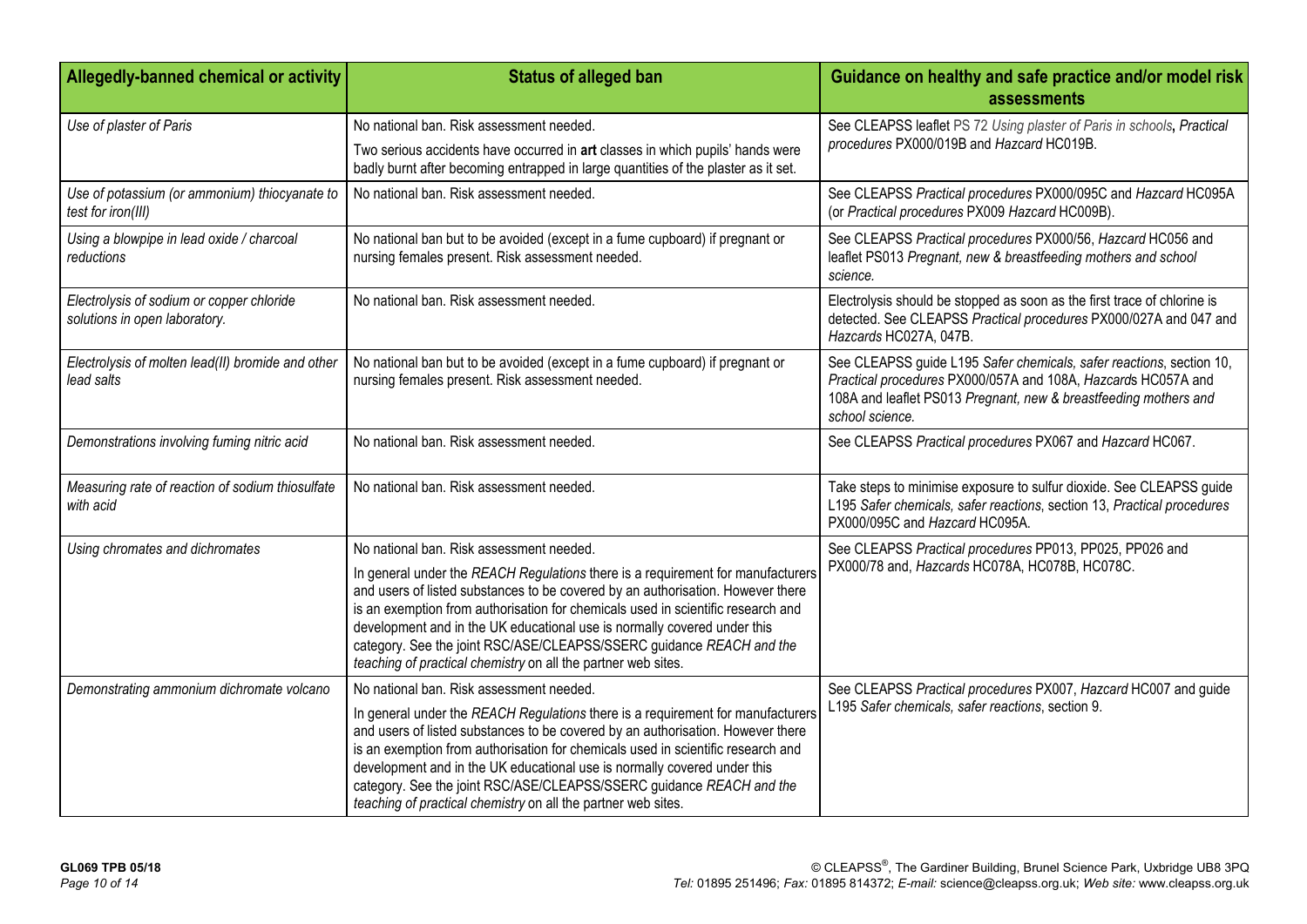| Allegedly-banned chemical or activity                                                                   | <b>Status of alleged ban</b>                                                                                                                                                                                                                                                                              | Guidance on healthy and safe practice and/or model risk<br>assessments                                                                                                                                                                                                                                                                                                                    |
|---------------------------------------------------------------------------------------------------------|-----------------------------------------------------------------------------------------------------------------------------------------------------------------------------------------------------------------------------------------------------------------------------------------------------------|-------------------------------------------------------------------------------------------------------------------------------------------------------------------------------------------------------------------------------------------------------------------------------------------------------------------------------------------------------------------------------------------|
| Heating iron / sulfur mixtures                                                                          | No national ban. Risk assessment needed.                                                                                                                                                                                                                                                                  | Take steps to minimise exposure to sulfur dioxide. See CLEAPSS<br>Practical procedures PX000/055A and 096A, Hazcards HC055 and<br>HC96A and guide L195 Safer chemicals, safer reactions, section 9.2.                                                                                                                                                                                     |
| Exploding cans of custard powder, icing sugar,<br>lycopodium powder or similar                          | No national ban. Risk assessment needed.                                                                                                                                                                                                                                                                  | See CLEAPSS Supplementary Risk Assessments SRA002.                                                                                                                                                                                                                                                                                                                                        |
| Exploding cans containing methane / air mixtures   No national ban. Risk assessment needed.             |                                                                                                                                                                                                                                                                                                           | See CLEAPSS Practical procedures PX000/045A and Hazcard HC045A.<br>See also CLEAPSS Supplementary Risk Assessments SRA003 and<br>SRA012.                                                                                                                                                                                                                                                  |
| Demonstrating explosions of hydrogen / oxygen<br>mixtures                                               | No national ban. Risk assessment needed.                                                                                                                                                                                                                                                                  | See CLEAPSS Practical procedures PX000/48, Hazcards HC048 and<br>HC069 and guide L195 Safer chemicals, safer reactions, section 7.1, 7.2.                                                                                                                                                                                                                                                 |
| Reducing heated copper(II) oxide with hydrogen                                                          | No national ban. Risk assessment needed.                                                                                                                                                                                                                                                                  | See CLEAPSS Practical procedures PX026 and PX000/048, Hazcards<br>HC026 and HC048 and guide L195 Safer chemicals, safer reactions,<br>section 7.3.                                                                                                                                                                                                                                        |
| Demonstration of reaction of potassium with<br>water                                                    | No national ban. Risk assessment needed.                                                                                                                                                                                                                                                                  | See CLEAPSS Practical procedures PX000/076 and Hazcard HC076.                                                                                                                                                                                                                                                                                                                             |
| Demonstration of reaction between sodium metal No national ban. Risk assessment needed.<br>and chlorine |                                                                                                                                                                                                                                                                                                           | See CLEAPSS guide L195 Safer chemicals, safer reactions, section 9,<br>Practical procedures PX000/022A and 088, Hazcards HC022A and 088.                                                                                                                                                                                                                                                  |
| Making black powder ('gunpowder')                                                                       | Under the Explosives Regulations you must not make more than 0.5 g of black<br>powder unless the school has an Explosives Certificate issued by the police.<br>You must not make more than 100 g of black powder unless the school has a<br>Licence issued by the Home Office.<br>Risk assessment needed. | In the experience of CLEAPSS the demonstration of the properties of<br>black powder is not satisfactory if no more than 0.5 g black powder is<br>made.<br>On application, CLEAPSS may be able to supply a Special Risk<br>Assessment to those schools which have, or are applying for, an<br>Explosives Certificate issued by the police, for making black powder<br>(usually about 3 g). |
| Demonstrating the thermite reaction                                                                     | No national ban. You must not use more than 0.5 g of some possible starter<br>mixtures, unless the school has an Explosives Certificate issued by the police.<br>Risk assessment needed.                                                                                                                  | See CLEAPSS Practical procedures PX001 and PX011, Hazcards HC001<br>and HC011, guide L195 Safer chemicals, safer reactions, section 9.4 and<br>Supplementary Risk Assessments SRA 026.                                                                                                                                                                                                    |
| Demonstration of 'howling jelly baby'                                                                   | No national ban. Risk assessment needed.                                                                                                                                                                                                                                                                  | Note that this should not be carried out in a room with a smoke alarm, in a<br>filter fume cupboard or near flammable materials and does require good<br>ventilation.<br>See CLEAPSS Supplementary Risk Assessments SRA001.                                                                                                                                                               |
| Demonstrating the iodine / aluminium reaction                                                           | No national ban. Under the Explosives Regulations you must not make more than<br>0.5 g of the mixture, unless the school has an Explosives Certificate issued by the<br>police. Risk assessment needed.                                                                                                   | See CLEAPSS Practical procedures PX001 and PX054 and Hazcards<br>HC001 and HC054.                                                                                                                                                                                                                                                                                                         |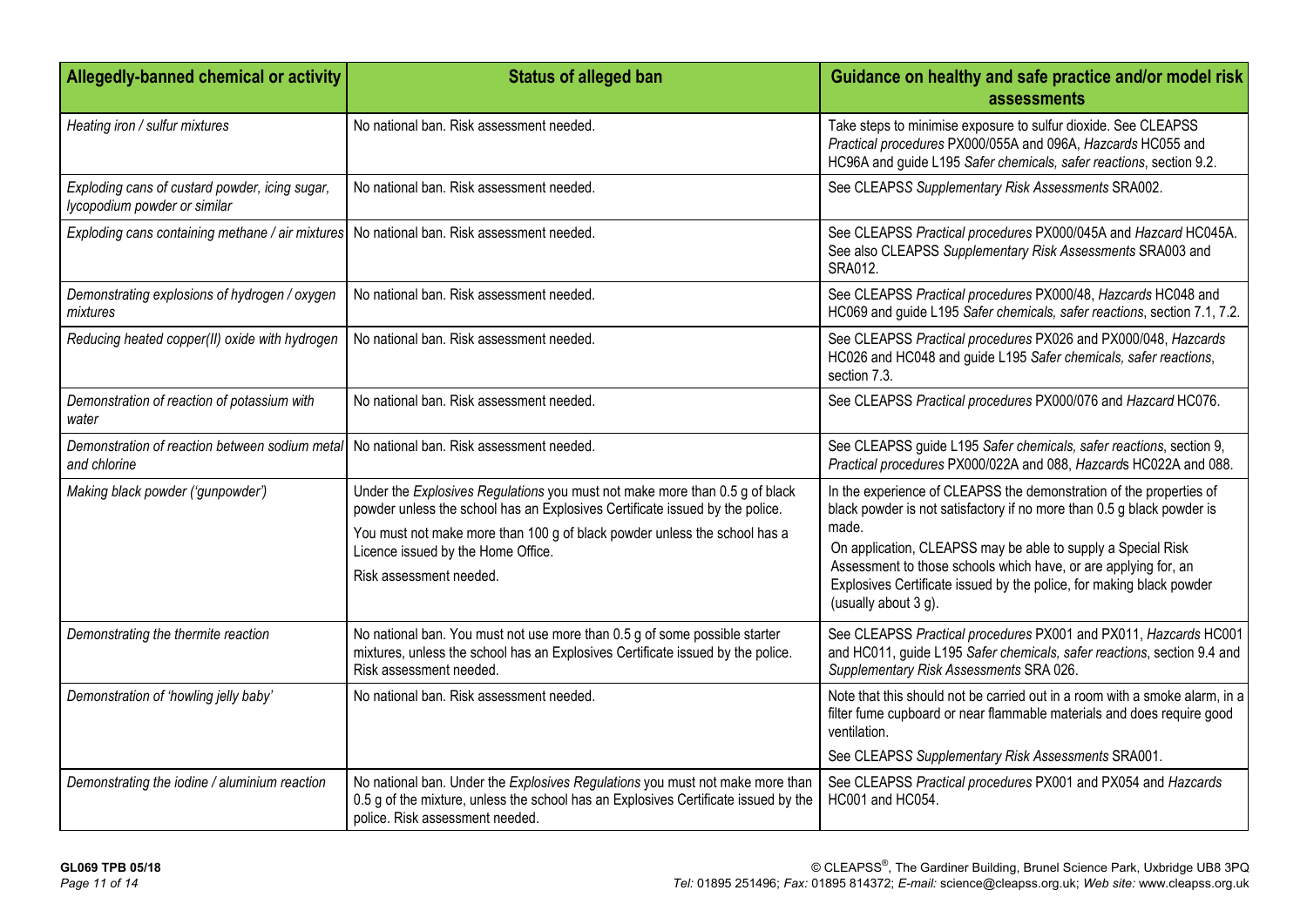| Allegedly-banned chemical or activity                                                                           | <b>Status of alleged ban</b>                                                                                                                                                                            | Guidance on healthy and safe practice and/or model risk<br>assessments                                                                                                                                             |
|-----------------------------------------------------------------------------------------------------------------|---------------------------------------------------------------------------------------------------------------------------------------------------------------------------------------------------------|--------------------------------------------------------------------------------------------------------------------------------------------------------------------------------------------------------------------|
| <b>Making sparklers</b>                                                                                         | Under the Explosives Regulations you must not make more than 0.5 g of the<br>mixture used in sparklers unless the school has an Explosives Certificate issued<br>by the police.                         | In the experience of CLEAPSS this does not result in a satisfactory activity<br>if no more than 0.5 g of the mixture is made and the HSE does not<br>consider it safe on a larger scale.                           |
| Demonstrating reaction between propane-1,2,3-<br>triol (glycerine) & potassium manganate(VII)<br>(permanganate) | No national ban. Risk assessment needed.                                                                                                                                                                | See CLEAPSS Practical procedures PX037 and Hazcard HC037A.                                                                                                                                                         |
| Making nitrogen triiodide                                                                                       | No national ban. Under the Explosives Regulations you must not make more than<br>0.5 g of the mixture, unless the school has an Explosives Certificate issued by the<br>police. Risk assessment needed. | See CLEAPSS Supplementary Risk Assessment SRA015.                                                                                                                                                                  |
| Demonstrating potassium chlorate(V) / sugar<br>reaction                                                         | No national ban. Under the Explosives Regulations you must not make more than<br>0.5 g of the mixture, unless the school has an Explosives Certificate issued by the<br>police. Risk assessment needed. | See CLEAPSS Hazcard HC077. On application, CLEAPSS may be able<br>to supply a Special Risk Assessment for making no more than 0.5 g.                                                                               |
| Demonstrating reaction of magnesium with<br>copper(II) oxide                                                    | No national ban. Under the Explosives Regulations you must not make more than<br>0.5 g of the mixture, unless the school has an Explosives Certificate issued by the<br>police. Risk assessment needed. | See CLEAPSS Practical procedures PX026 and Hazcards HC026 and<br>059A.                                                                                                                                             |
| Demonstrating reaction of zinc and sulfur                                                                       | No national ban. Under the Explosives Regulations you must not make more than<br>0.5 g of the mixture, unless the school has an Explosives Certificate issued by the                                    | See CLEAPSS Practical procedures PX107 and Hazcards HC107 and<br>096A.                                                                                                                                             |
|                                                                                                                 | police. Risk assessment needed.                                                                                                                                                                         | The 'pocket rocket' demonstration would require an Explosives Certificate<br>but CLEAPSS has been advised by the HSE that constraining the mixture<br>is unsafe.                                                   |
| Demonstrating the reaction between magnesium<br>and silver nitrate initiated by water                           | No national ban. Under the Explosives Regulations you must not make more than<br>0.5 g of the mixture, unless the school has an Explosives Certificate issued by the<br>police. Risk assessment needed. | This demonstration has caused a number of very serious accidents. See<br>CLEAPSS Hazcards HC059 and 087. On application, CLEAPSS may be<br>able to supply a Special Risk Assessment for making no more than 0.5 g. |
| Demonstrating the reaction of potassium<br>chlorate(V) with sulfur                                              | This is illegal under paragraph 29(1)(a) of the Explosives Regulations without the<br>prior approval of the Health & Safety Executive.                                                                  | Don't even think about it.                                                                                                                                                                                         |
| Demonstrating the reaction of potassium<br>chlorate(V) with phosphorus                                          | This is illegal under paragraph 29(1)(b) of the Explosives Regulations without the<br>prior approval of the Health & Safety Executive.                                                                  | Don't even think about it.                                                                                                                                                                                         |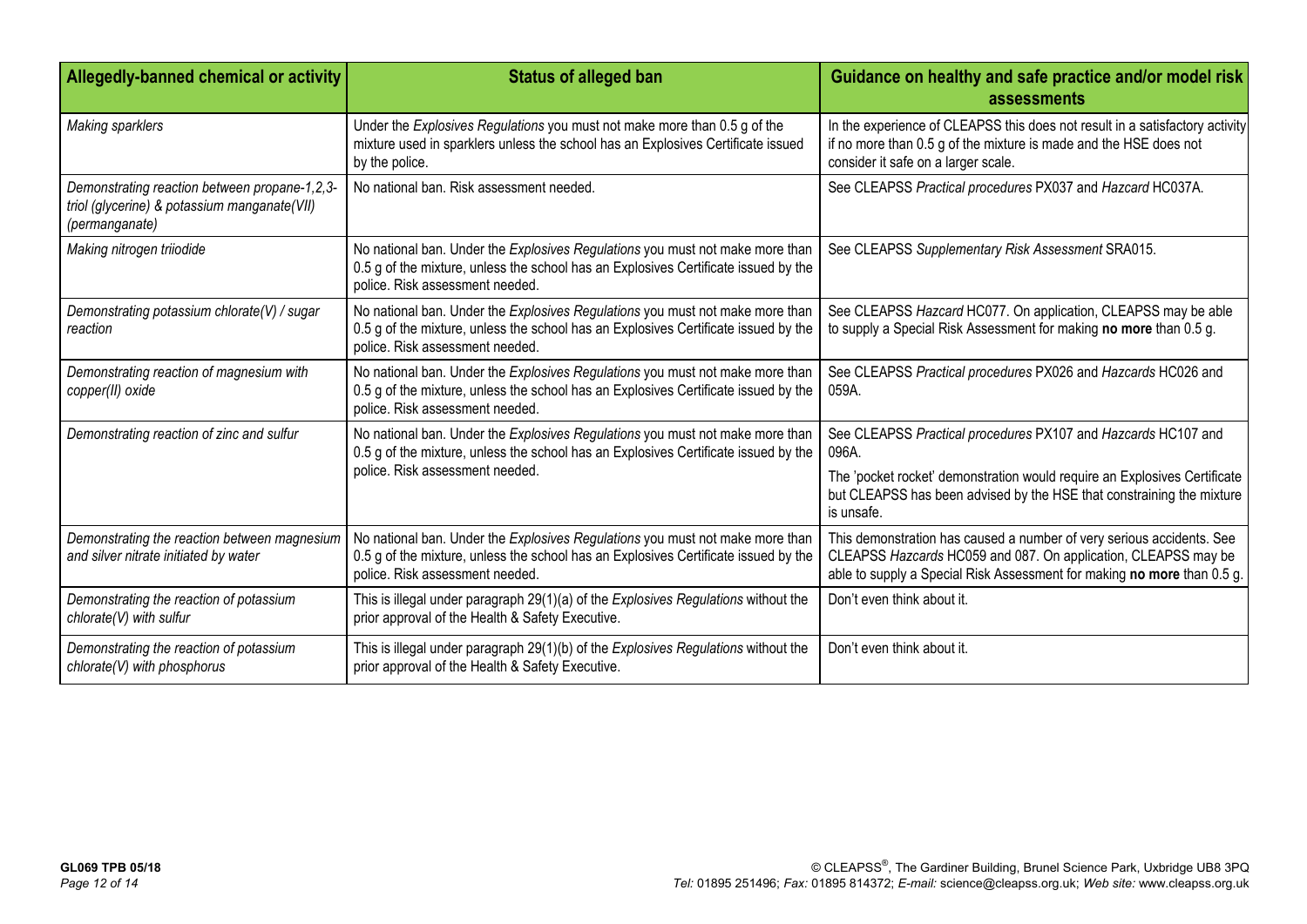| <b>Mainly physics</b>                                                    |                                                                                                                                                                                                                                                                                                                                                                                              |                                                                                                                                                                                                                                                                                                                                                                                                                                        |
|--------------------------------------------------------------------------|----------------------------------------------------------------------------------------------------------------------------------------------------------------------------------------------------------------------------------------------------------------------------------------------------------------------------------------------------------------------------------------------|----------------------------------------------------------------------------------------------------------------------------------------------------------------------------------------------------------------------------------------------------------------------------------------------------------------------------------------------------------------------------------------------------------------------------------------|
| Allegedly-banned chemical or activity                                    | <b>Status of alleged ban</b>                                                                                                                                                                                                                                                                                                                                                                 | Guidance on healthy and safe practice and/or model risk<br>assessments                                                                                                                                                                                                                                                                                                                                                                 |
| Use of model steam engines                                               | No national ban. Risk assessment needed.                                                                                                                                                                                                                                                                                                                                                     | See CLEAPSS leaflet PS080 How to use a model steam engine, guides<br>L214a Examining autoclaves, pressure cookers and model steam<br>engines: guidance for employers, L214b Examining autoclaves, pressure<br>cookers and model steam engines: Written schemes of examination,<br>G214d PSSR exam Mamod oscillating cylinder steam engines, G214e<br>PSSR exam Wilesco non oscillating steam engines and Laboratory<br>Handbook 9.7.1. |
| Stretching metal wires and plastic filaments to<br>breaking point        | No national ban. Risk assessment needed.                                                                                                                                                                                                                                                                                                                                                     | See CLEAPSS Laboratory Handbook 12.18.                                                                                                                                                                                                                                                                                                                                                                                                 |
| Use of air rifle in momentum demonstrations                              | No national ban. Risk assessment needed.                                                                                                                                                                                                                                                                                                                                                     | See CLEAPSS Laboratory Handbook 12.4.6 or Safeguards in the School<br>Laboratory (ASE, 11th edition, 2006), section 10.2.                                                                                                                                                                                                                                                                                                              |
| Use of starting pistol in speed of sound                                 | No national ban on use of starting pistols. Risk assessment needed.                                                                                                                                                                                                                                                                                                                          | For guidance on safe use, see CLEAPSS Laboratory Handbook 12.4.6.                                                                                                                                                                                                                                                                                                                                                                      |
| experiments                                                              | However, under the Violent Crime Reduction Act 2006 (Realistic Imitation<br>Firearms) Regulations, it is illegal to have a blank-firing gun which looks like, or<br>could be mistaken for, a real gun and this would include most older (pre-2006)<br>starting pistols. Starting pistols which comply are coloured bright green, pink,<br>orange, etc.                                       | For guidance on legislation on use of starting pistols, see CLEAPSS<br>Bulletin 140, Spring 2011, page 3.                                                                                                                                                                                                                                                                                                                              |
| Use of mercury in barometers, manometers,<br>Charles' law apparatus, etc | There is a ban under the REACH (Registration, Evaluation, Authorisation and<br>restriction of Chemicals) Regulations 2006 (as amended) on the sale of all<br>measuring instruments containing mercury to both the general public and<br>professional users. Antiques are exempted, ie items more than 50 years old.<br>Existing equipment can continue in use and you can construct your own | See CLEAPSS Laboratory Handbook 12.13, GL242 Make it guide -<br>Charles' Law apparatus and Hazcard HC061.                                                                                                                                                                                                                                                                                                                              |
|                                                                          | equipment (see Use of mercury metal [below]). Risk assessment needed.                                                                                                                                                                                                                                                                                                                        |                                                                                                                                                                                                                                                                                                                                                                                                                                        |
| Use of mercury metal                                                     | No national ban. Risk assessment needed.<br>At the time of writing there is a consultation in progress which may result in some<br>restrictions on supply.                                                                                                                                                                                                                                   | Although purchase of mercury barometers is banned, schools could still<br>demonstrate making one using mercury metal and a tube sealed at one<br>end. See CLEAPSS Laboratory Handbook 12.13.2                                                                                                                                                                                                                                          |
|                                                                          | In general under the REACH Regulations there is a requirement for<br>manufacturers and users of listed substances to be covered by an authorisation.<br>However there is an exemption from authorisation for chemicals used in Scientific<br>Research and Development and educational use is normally covered under this<br>category.                                                        | Demonstrating the density of mercury, eg by floating blocks of iron and<br>other metals on it is also not banned. See CLEAPSS Practical procedures<br>PX000/61 and Hazcard HC061.                                                                                                                                                                                                                                                      |